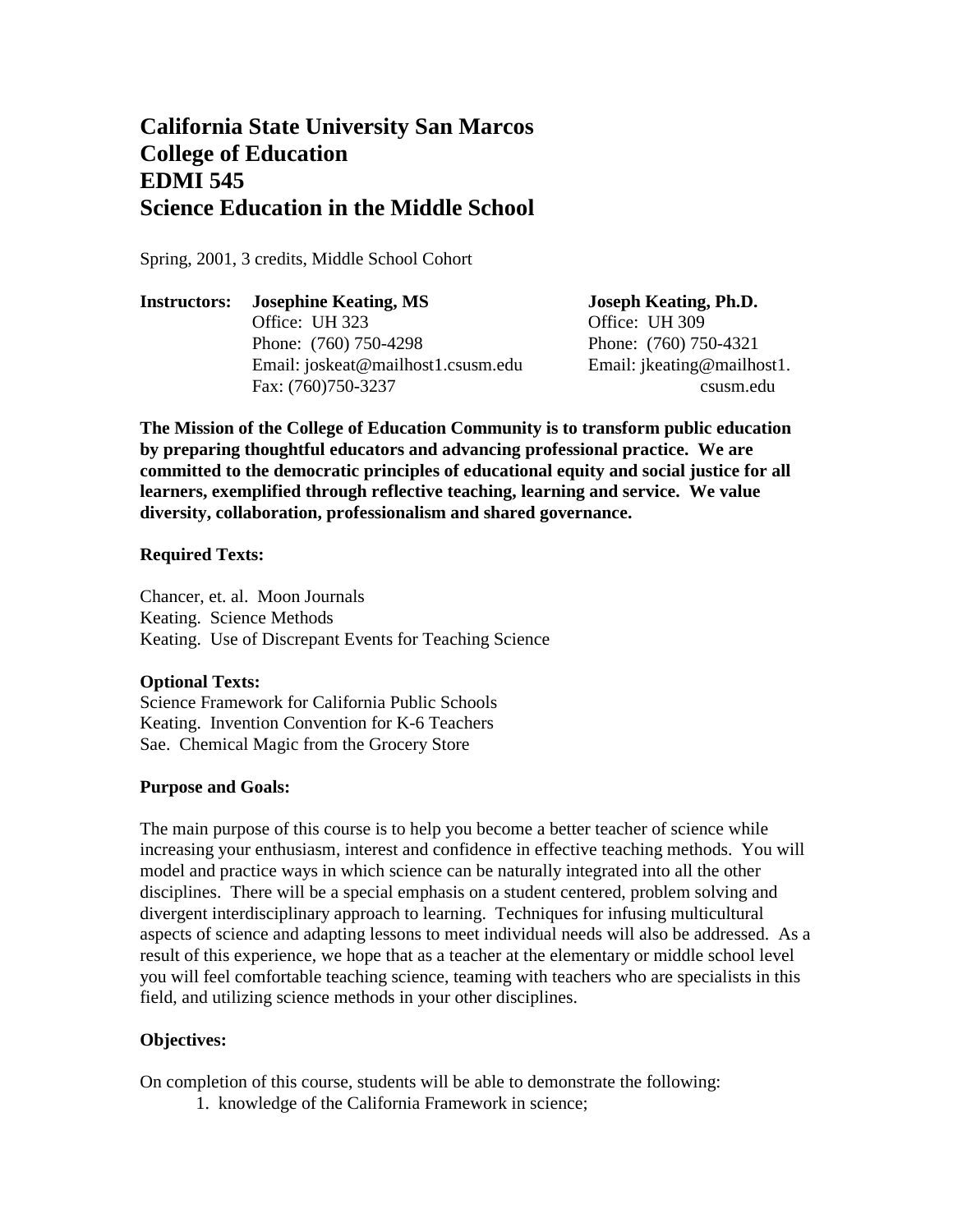2. understanding of how to integrate science into other curriculum areas;

3. awareness of the multitude of community resources available to teachers and the ways in which these resources can be used to strengthen the science program;

4. the ability to write lesson plans and implement them into an integrated unit based and appropriate grade-level course of content;

5. the ability to design curricula which reflect a variety of instructional strategies and develop children's higher-level thinking skills;

6. an understanding and appreciation for the processes of science

7. sheltering instruction for second language learners (SDAIE).

### **Grading Policy:**

Final grades for EDMI 545 will be computed on a scale of 200 points

 $A = 184$  points or more  $A = 180 - 183.5$  points  $B = 164 - 179.5$  points  $B = 160 - 163.5$  points  $C+= 155 - 159.5$  points  $C = 144 - 154.5$  points  $C = 140 - 143.5$  points (Anything less than a C+ does not count toward a California Teaching Credential)

Prompt and consistent attendance is vital to success in this class. Attendance will be taken and class will start on time. For each absence, five points will be deducted. For each tardy, one or two points will be deducted, depending on how late you are. You'll also lose one or two points if you leave early. If a serious problem arises, which is beyond your control, please talk to one of us. In addition, the College of Education attendance policy is in effect:

#### **COE Attendance Policy**

Due to the dynamic and interactive nature of courses in the College of Education, all students are expected to attend all classes and participate actively. At a minimum, students must attend more then 80% of class time, or s/he **may not receive a passing grade** for the course at the discretion of the instructor. Individual instructors may adopt more stringent attendance requirements. Should the student have extenuating circumstances, s/he should contact the instructor as soon as possible.

A separate timeline, with dates and times of class meetings, topics, and assignment due dates, is attached.

### **Due Dates:**

When you come to class, we expect you to have the readings already done for that class. Assignments must be turned in at the start of class, otherwise they will be considered tardy. Late assignments will lose ten percent of their points for each day they are late. After one week, they will receive no credit. If you are absent the day an assignment is due, put the assignment in the mail the next day.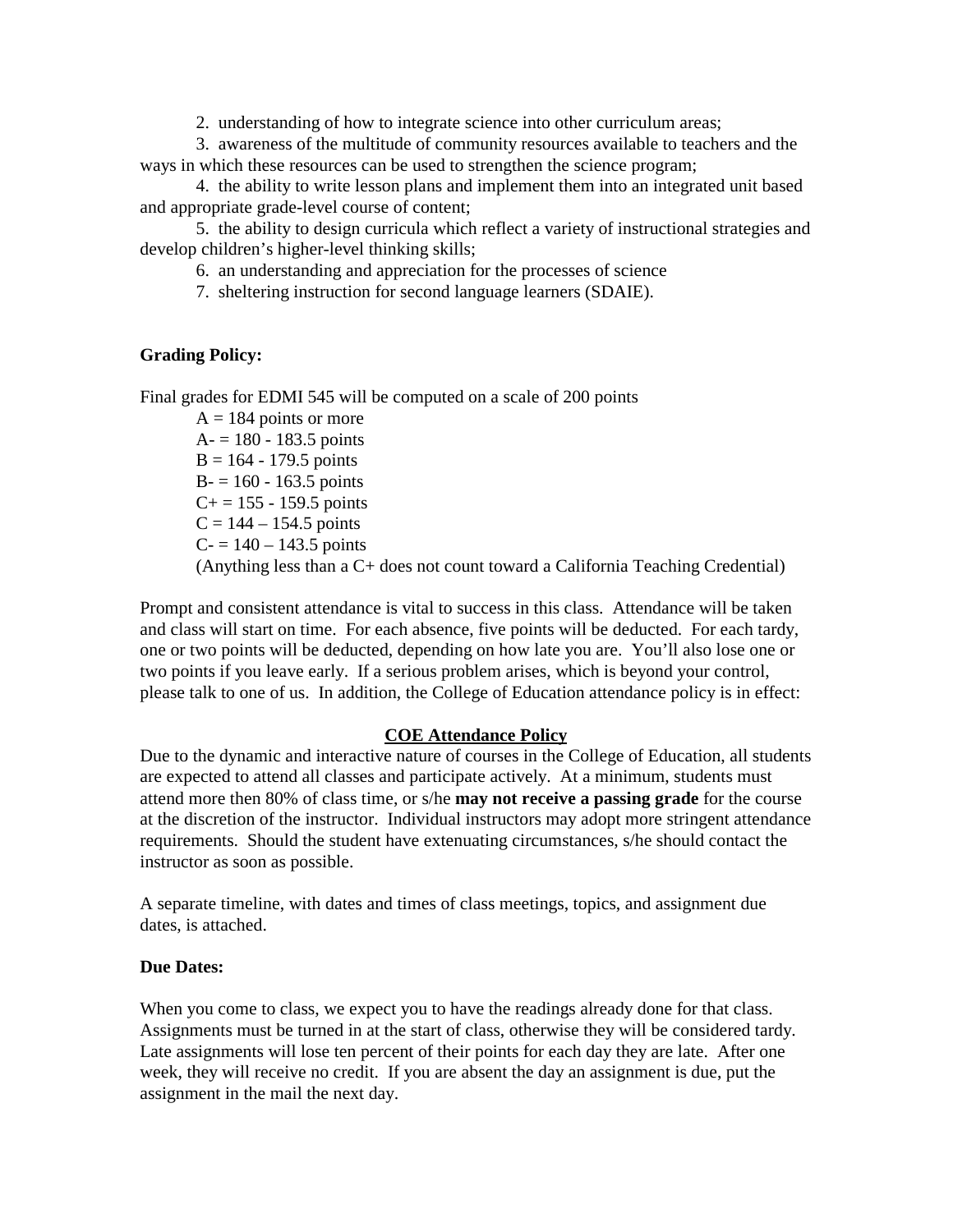**Please Also Note:** Any evidence of cheating (including plagiarism--presenting the words or ideas of others as you own) will result in a failing grade for that assignment and possibly a failing grade for the course. Some assignments will include comments and suggestions on appropriate referencing. If you have modified an already existing lesson plan or unit, please include a copy of the original lesson plan. See one of us if you have any questions about what exactly constitutes plagiarism.

EDMI 545 Science Education in the Middle School Instructors: Joe and Josephine Keating **Assignments – Spring, 2001**

Points in this class are given for journal entries, lesson plans, and a quiz. Not only does journal writing reinforce language arts skills, but it is also a great mechanism of authentic assessment for instructors and self assessment for students. It might be a part of an overall portfolio or a separate assignment in itself. Obvious adaptations would be necessary with any students whose writing skill levels are low. It is important that the teacher designs a specific rubric and that the student understand the manner in which it has been applied. Students and their parents are accustomed to standardized tests, math chapter tests and so on. In order to get them to accept authentic assessments, you must be specific about your expectations. Students must know exactly what they are accountable for.

The following are assignment prompts. Each prompt will be scored using a likert scale: no response (0) to exceptional (maximum possible points for that assignment, to total a possible 200 points. Your responses should be around one page double spaced, unless otherwise noted. Due dates are on the timeline.

1. Cooking lesson plan - rough draft.

- This must be based on a recipe, not on an already existing lesson plan, and should include the recipe.
- The children must be able to handle the ingredients themselves, at least at some point in the preparation process. (In other words, the whole thing should not be a demonstration.)
- It should follow the Survival Tips for Hands-On Instruction that you will be given.
- It must state a specific grade that it is geared for, and identify concepts and/or skills the children should have acquired before doing this lesson.
- It must include at least one cognitive objective and at least one behavioral objective, and assessment for all objectives given.
- Tell what your behavioral expectations are for the children. 10 points
- 2. Lesson plan final draft. 20 points
- 3. Discrepant event lesson plan and journal. Directions attached.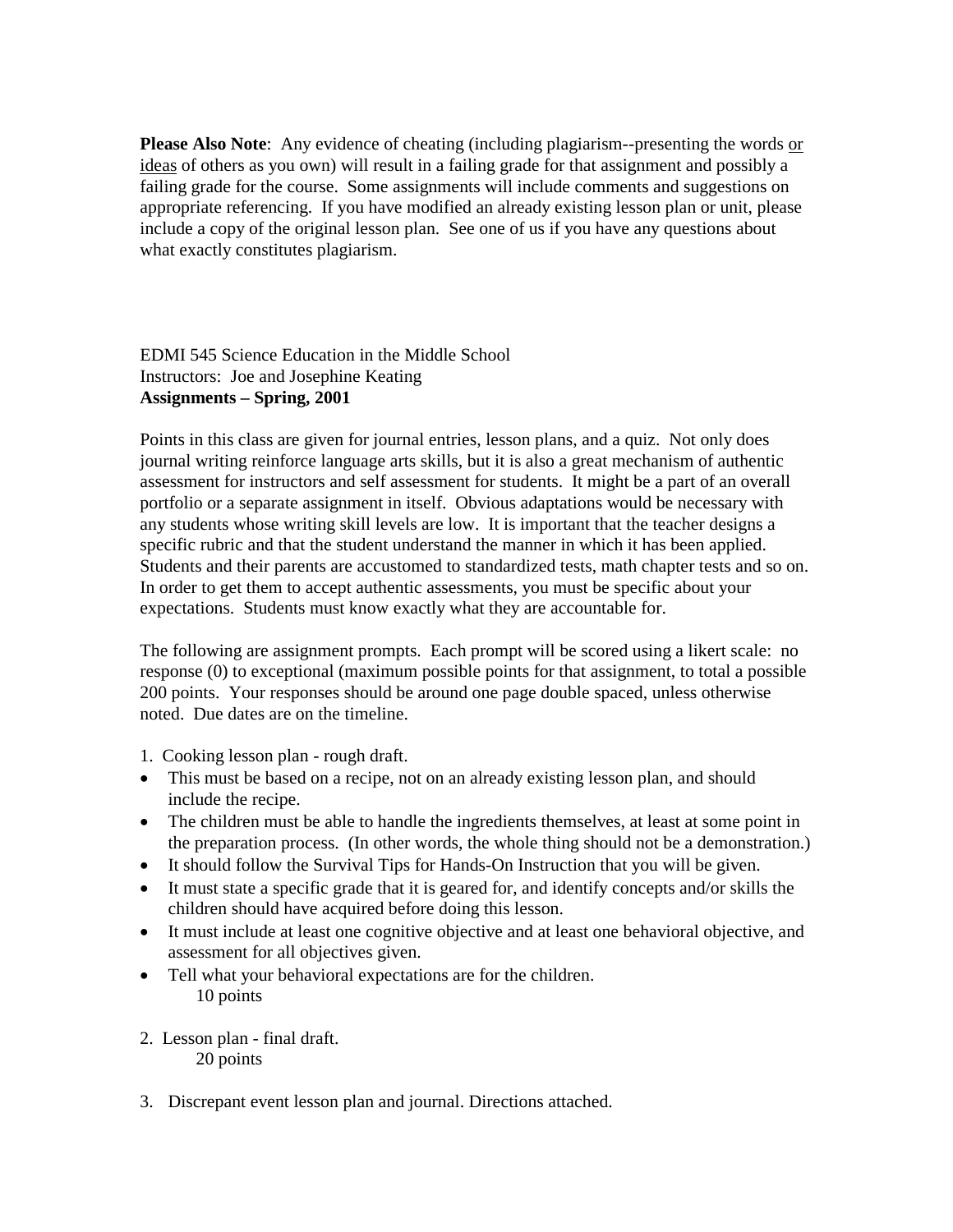Note: When you present your discrepant event in class, bring a copy of your lesson plan for each student in the cohort. At the same time, present to the instructor:

- Copy of your lesson plan.
- Journal entry describing a child's (or children's response to the discrepant event.
- Two questions (and suggested responses) based on the content or basic concept of your discrepant event and the application of that concept. 25 points

4. Community resource/field trip project (Pre/During/Post Activities). Directions to be given separately.

20 points

5. Problem solving (Superlinks solution and evaluation) 20 points

6. Do an observation of some natural event using all your senses and take notes. You will need at least five specific details for each sense (if there is one sense which can't be used for your observation, give the reason why). On the day we work with these observations, bring your notes. Even if it's something you've done many times before - do it again for this assignment.

10 points

7. Do the activities described in the particular writing and art invitations you were assigned from Moon Journals. At least one must connect to your observation for Assignment #6. 10Points

8. Attend the Hansen Conference. 10 points

9. Observe a science lesson and write it up according to the following Guidelines:

These guidelines call for you to interview the teacher before and after the lesson, as well as draw your own conclusions while observing.

Part 1. How did the teacher come to do this lesson? How did he/she pick the topic? Where did the materials come from? Before the teacher does the lesson get him/her to predict children's responses to the lesson as follows:

Name three children in the class who will like this lesson and do well on it.

Name three children who might have difficulty, either cognitive or behavioral and describe the problems they are likely to have.

Part 2. Is there a written or unwritten plan for this lesson? What are the objectives? How will the teacher know if the objectives were met at the end of the lesson? How does the teacher know as the lesson is going on whether the kids are getting it? Does the teacher make any adaptations to address the needs of the children who might have difficulty? Can you clearly follow the procedures the teacher is using and do they relate directly to the objectives?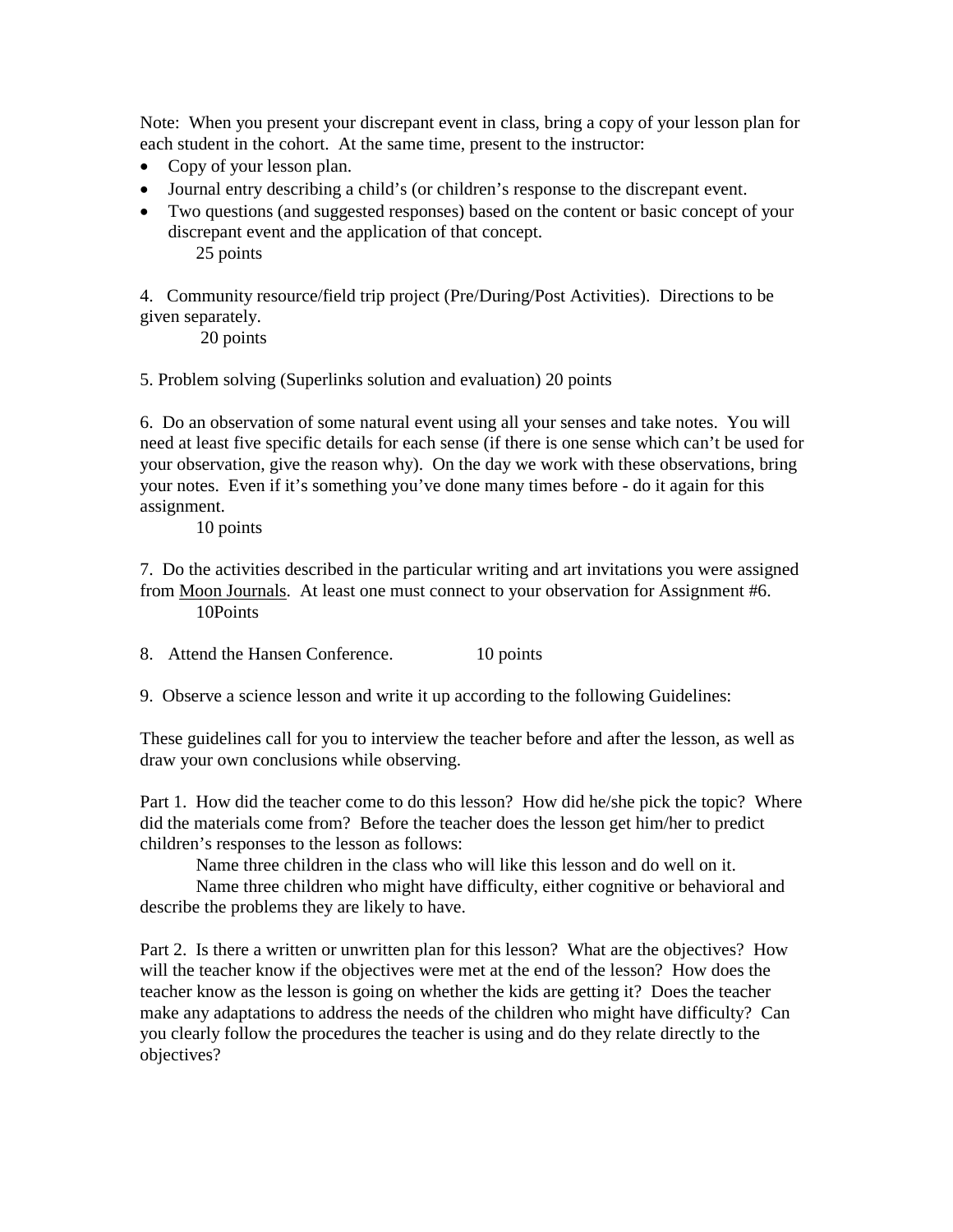Part 3. How did the lesson go? Did the teacher correctly predict the performance of specific children? Did the adaptations (if there were any) work? How about the class as a whole? Did the children get it? How does the teacher know whether they got it or not? Were there any logistical problems? If you taught this lesson, would you change it in any way? 15 points

10. Interdisciplinary Group Problem Solving Project "Invention Convention" (see customized text  $=(20 \text{ oral pres.} + 20 \text{ written pres.})$  40 points

11. After all discrepant events have been presented, an open-note QUIZ will be administered utilizing questions which have been submitted.

20 points

## **Course Agenda**

|                            | <b>February 7 (Wednesday)</b>                                             |
|----------------------------|---------------------------------------------------------------------------|
| AM (no class)              |                                                                           |
| PM                         | Introduction to Syllabus and Assignments                                  |
|                            | Overview of Frameworks and Assignment                                     |
|                            | <b>Discrepant Event Presentation (Model)</b>                              |
| <b>February 9 (Friday)</b> |                                                                           |
| AM                         | Framework Assignment in Class                                             |
|                            | Discrepant Event Presentation and Discussion (Model)                      |
|                            | Schedule Discrepant Event paired presentation                             |
| PM                         | Scientific Method/Learning Cycle                                          |
|                            | <b>Loonie Goonies</b>                                                     |
|                            | Paper Towel Experiment                                                    |
|                            | Using instruments in science                                              |
|                            | Due: Framework Assignment in class                                        |
|                            | Reading Assignment on: 1) Discrepant Events 2) Science Research and       |
|                            | experiments and 3) science safety 4) Benally "Navajo Ways of Knowing"     |
|                            | 5) Controversial issues in science -Evolution and Human Sexuality (all    |
|                            | in Keating)                                                               |
|                            | <b>February 21 (Wednesday)</b>                                            |
| AM                         | Discrepant Event Presentations in class $(4)$ #3                          |
|                            | Moon Journal Presentations in class                                       |
| PM                         | Strategies for doing "Hands-on, Minds-on" science lesson plans "--Recipes |
|                            | Overview of Field Trip Assignment (for February 23 PM)                    |
|                            | Due: Moon Journal Presentation #6 and #7                                  |

**Food for fruit salad**